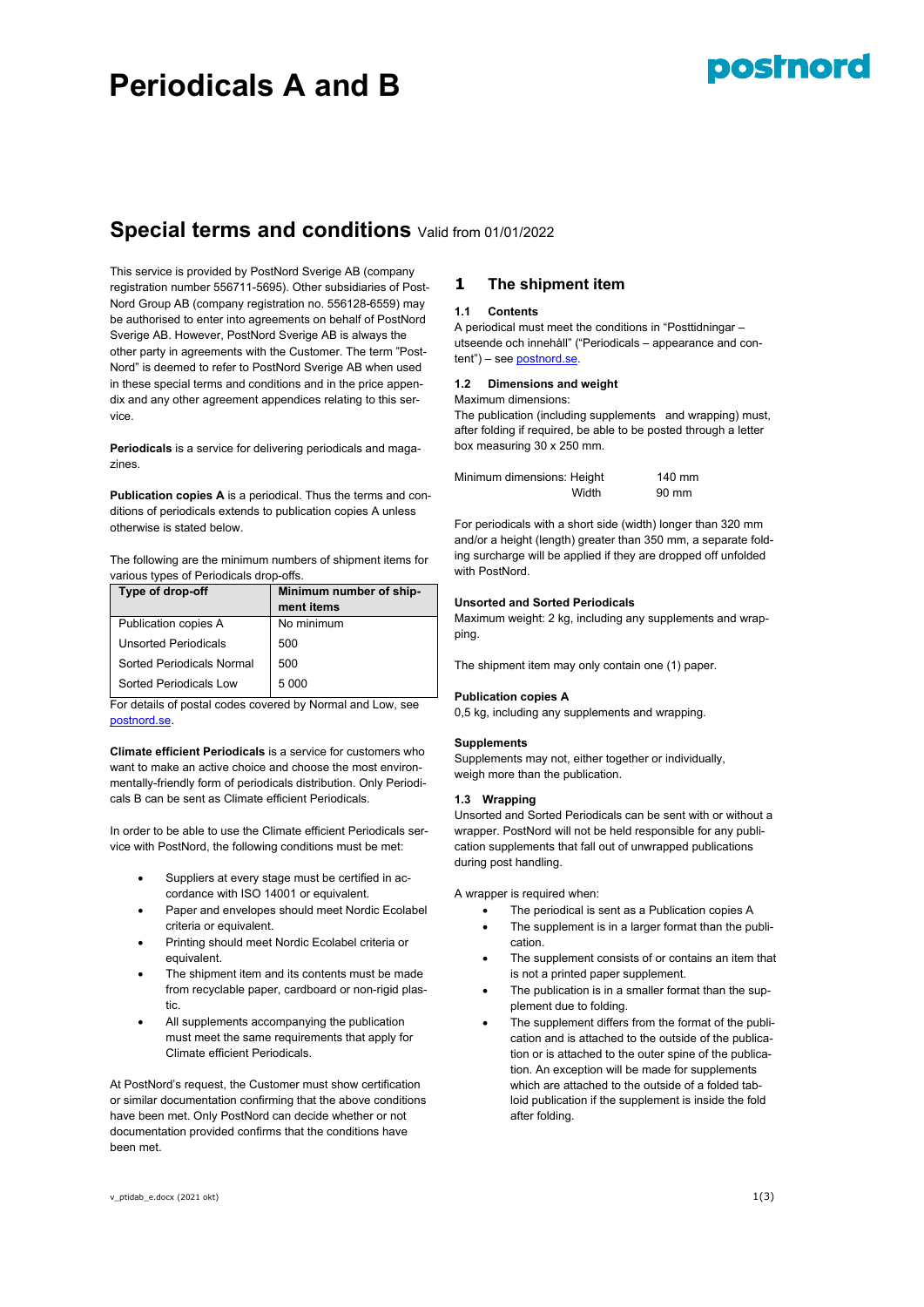# **1.4 Addressing**

If the address is printed directly on the publication, the publication must have a blank address field (25 x 100 mm) with a white or light background on which the address is printed.

# **1.5 Coding area**

During the sorting process, a sorting code is printed directly on the item. To be able to print the sorting code on the item, a coding area has to be provided in accordance with the instructions specified in the document "Skicka rätt med PostNord", see **postnord.se.** Coding area means a space in which nothing may be printed (text or image). This space must also be of a single colour and the paper grade should be of a non-coated character (non-glossy surface). If the coding area does not comply with the instructions, a label containing a sorting code may be placed in the space for the coding area.

# **1.6 Labelling**

**Periodicals A** must be labelled "A Posttidning, Ej retur", with full Swedish sender details and addressee details. The template can be downloaded fro[m postnord.se.](http://www.postnord.se/sv/foretag/Sidor/foretag.aspx)

**Periodicals B** must be labelled "B Posttidning, Ej retur", with full Swedish sender details and addressee details. The template can be downloaded fro[m postnord.se.](http://www.postnord.se/sv/foretag/Sidor/foretag.aspx)

**Publication copies A** must be labelled "A Tidningsexemplar, Ej retur", with full Swedish sender details and addressee details. The template can be downloaded from postnord.se.

**Climate efficient Periodicals** must be labelled using Post-Nord's special template for Climate efficient Periodicals. This template may only be used on shipment items that are dropped off with PostNord, and that meet the criteria for Climate efficient Periodicals. The template can be downloaded from [postnord.se.](http://www.postnord.se/sv/foretag/Sidor/foretag.aspx)

# **2 Before drop-off**

### **2.1 Production plan and production data**

The Customer submits information on volumes and other information to assist with PostNord's production planning. Changes in volume only affect the price during the agreement period in those cases where this is explicitly stated in the applicable agreement.

#### **2.2 Sorting, packing and loading**

Instructions for sorting, packing and loading can be found in the document "Sorterings och Packningsanvisningar" ("Sorting and Packing Instructions") – se[e postnord.se.](http://www.postnord.se/sortering) Shipments which are not sorted and ordered in accordance with these instructions will be charged as unsorted shipments.

A Periodicals drop-off should always be made up of the same publication title, issue number and service level.

A Publication copies A drop-off can comprise of more than one publication title.

# **2.3 Booking**

Bookings are made at [postnord.se](http://www.postnord.se/sv/foretag/Sidor/foretag.aspx) or via customer service, or in accordance with the procedure notified by PostNord.

#### **Periodicals A**

The following shipments should be booked no later than 09:00 on the drop-off date (weekday):

- Sorted shipments containing at least 25,000 shipment items.
- Unsorted shipments containing at least 10,000 shipment items.

# **Periodicals B**

The following shipments should be booked no later than 17:00 on the weekday (Mon-Fri) before dropping off:

- Sorted shipments containing at least 50,000 shipment items.
- Unsorted shipments containing at least 20,000 shipment items.

Should the amount of submitted shipments exceed the booked number of shipments, there is a risk that delivery of the total shipment will be delayed. If the number of submitted shipments is lower than the booked number of shipments, there will be a charge for the difference in the form of a fee for each extra shipment, in accordance with our most recent price list.

For consignments that have not been booked, which should be booked in accordance with the above stated information, there will be an additional charge per shipment in the consignment, in accordance with the most recent price list (see price "Differens bokning"). In addition to this, there is also the risk of delayed delivery times.

# **Publication copies A**

Publication copies A do not need to be booked.

#### **2.4 Invoice data and delivery notes**

Before dropping off, fully completed electronic invoice data must always be sent to PostNord.

A delivery note must accompany the shipment on drop-off. PostNord's electronic invoice data a[t postnord.se.](http://www.postnord.se/efakturaunderlag) 

#### **2.5 Sample copies**

For every drop-off, a sample copy of the publication, including any supplements and wrappings, must be provided. If there are multiple editions of the publication or if the publication's content differs for different copies of the same issue number, a sample copy of each edition or variant of the publication must be provided. If a sample copy is not submitted PostNord is entitled to apply a surcharge in accordance with the current ordinary price list - see **postnord.se.** 

# **3 Drop-off**

A delivery note should always accompany every drop-off.

#### **3.1 Location**

Periodicals should be dropped off with PostNord at the following drop-off points:

**Unsorted shipments and Publication copies A:** All letter terminals and business service centres. **Sorted shipments Normal and Low:**

All letter terminals and some business service centres – see sorting and packing instruction a[t postnord.se.](http://www.postnord.se/sortering)

If the Customer allows another party to drop off shipments, such as a distributor or a printer, the Customer should inform this party of the agreed drop-off terms.